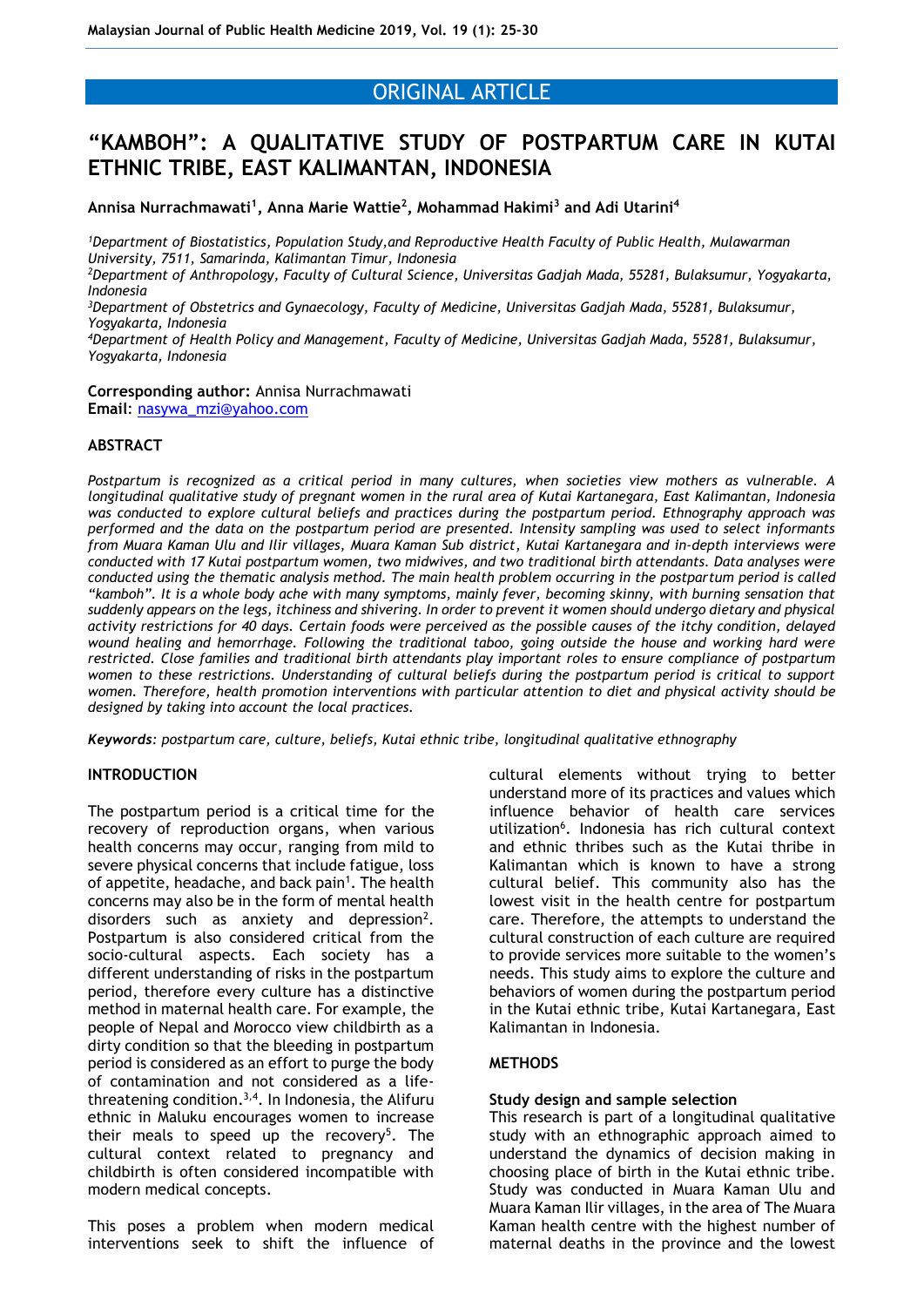proportion of women visiting the health centre for postpartum care  $(37.6\%)^7$  in the Kutai Kartanegara District (Figure 1). This village is accessible through three hours drive from the city of Tenggarong with poor road conditions. Health facilities vary from integrated health posts, three midwife private practices, and a Community Health Centre.These facilities are easily accessible by motorcycle within 5-10 minutes.

Pregnant women's experiences in deciding the place of birth were explored longitudinally from pregnancy to the postpartum period. Using an intensity sampling, we selected only pregnant women in the first and second trimester out of 23 pregnant women in the first six months of data collection. Selection of women in the first two trimesters enable the study to capture a more intense experience in decision making process in the overall study design. We identified the informants from the health centre record, except for the first trimester where we added a snowball technique sampling due to delayed first antenatal care leading to underestimation of the health centre record. Three pregnant women were excluded due to the following reasons: moving out from the village, miscarriage, and preterm labor.

## **Data collection and analysis**

Data collection were conducted from April 2015 to April 2016. Recruitment of informants was discontinued when no new information obtained after the third interviews. The first author and one research assistant performed the interviews, using local language or combined with Indonesian. They both have public health background, are fluent with the local language, and lived in the study area. Data reported in this paper came from in-depth interviews in the postpartum phase. To obtain a comprehensive understanding and to improve validity, triangulation of data collection methods was conducted through in-depth interviews with two health center midwives, and two traditional birth attendants (TBA).

After obtaining informants' consent, the entire interview was recorded and transcripts were produced immediately afterward. The data were analyzed using thematic analysis. Codes were generated, organized using Opencode software (version 4.0), and grouped to form categories focusing on perceptions and behaviours during the postpartum period. Informants were assured that data were only used for the research purposes and remained confidential. Ethical clearance for this study was received from the Ethics Committee of Medical and Health Research, Faculty of Medicine, Universitas Gadjah Mada.



**Fig. 1 Map of Indonesia displaying province and district of study site**

# **RESULTS**

### **Informants' Characteristics**

Seventeen pregnant women were interviewed, consisting of two primigravid and 15 multigravid pregnant women. Their age ranged from 19 to 37 years old. Only three women were working as teachers at various levels of education and the rests are housewives. The highest education level of most women was junior high school and five women got married at a young age, i.e. seventeen years.

## *Kamboh***: A typical condition in the postpartum period**

The main health problem experienced by postpartum women in Kutai is known as *kamboh*. In general, *kamboh* describes the pain throughout the body experienced by women after giving birth with various symptoms such as: fever, shivering, dizziness, itchiness and a burning sensation in the legs that can suddenly appear. These symptoms can appear instantly after restriction was violated or later during or after the postpartum period. Symptoms may only last for a while if the women immediately seek treatment with traditional medicine. Some women recover with modern medical treatment.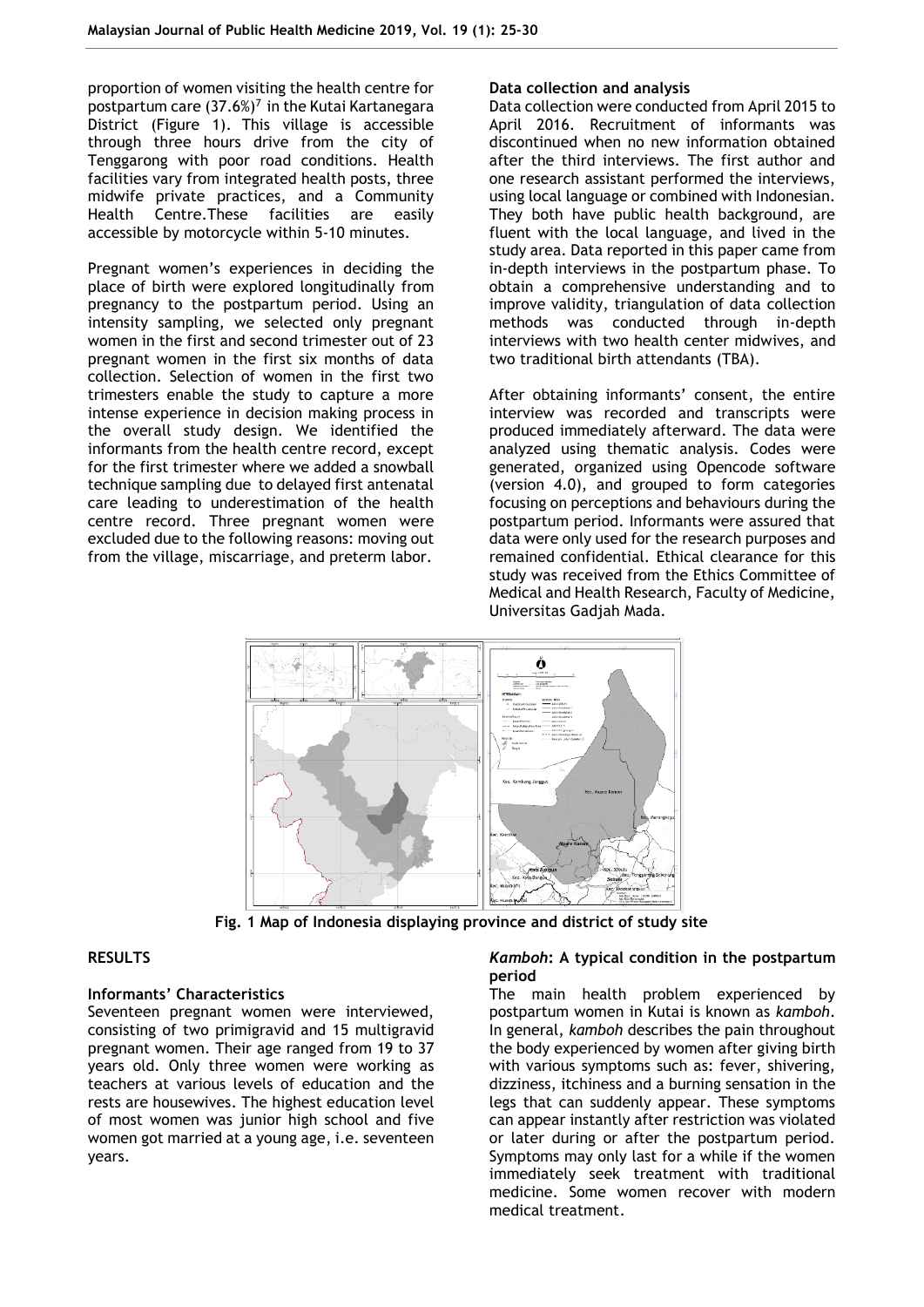There are different kinds of *kamboh*; each has different symptoms. In *kamboh bentan*, the body becomes thin, with wrinkled, dry and blackened skin. If the woman steps on the floor which is exposed to the sun without wearing any footwear, the soles of the feet will remain hot even though it is no longer stepping on the floor (*kamboh langat*). If the woman's feet aches like being punctured with a sharp object when stepping in the rainwater, this is known as *kamboh hujan*. *Kamboh makan* occurs when the woman's body feels hot but without having a fever after consuming prohibited foods. The severe form of *Kamboh* is called *kamboh bekerajaman,* when it is accompanied by shivers at night either with or without a fever until fatal. As described by a TBA "After childbirth the mother can experience *kamboh*. The body turns skinny, always drooling, and it can cause death, after continuing to shiver at night" (I1, aged 63).

# **Behavior Restrictions in the Postpartum Period**

A number of behavior restrictions for postpartum women exist, such as the necessity to use footwear when going outside the house to avoid stepping directly in the rainwater or on a sunexposed floor to avoid *kamboh hujan* or *kamboh langat*. One informant stated " *kamboh* feels like your feet being punctured by needle, you cannot step on rainwater on wooden floor, you must wear sandals" (I3, aged 36). Violating this restriction can cause a burning sensation to the feet and the heat will not disappear even if the mother is no longer stepping on the floor.

The head of postpartum women should also not be exposed to the sun, because the sun is believed to cause dizziness, which is one of the *kamboh* symptoms. This restriction limits the postpartum women from going outside the house. If they have to go out, they must not hit their feet on hard objects, because it is believed to cause bleeding: "I'm afraid of *kamboh.* If I am going outside, I cannot move freely as usual, I must be careful to not hit my foot" (I2, aged 24).

Postpartum women and their infants are forbidden to leave the house or travel for 40 days. This restriction can be broken in case of urgent needs, i.e. presence of health problems on the mother or the baby that require immediate action at the health care. For illustration, one informant preferred to still stay at home when the baby was referred to a hospital due to medical condition. Work restrictions or limited physical activities exist. Thus, assistance from the husband and family members is needed for domestic work in the first seven days after giving birth. A late morning shower may cause the mother's skin to dry, while sleeping without a pillow is believed to increase the white blood to the eye and creates a blurred vision. Sexual intercourse is also prohibited until postpartum ends as marked by the postpartum bath carried out by the women according to the Islam religion. If these

restrictions are violated, the mothers will suffer from *kamboh bentan*.

## **Food Restriction in the Postpartum Period**

Consumption of food and beverages are controlled. Postpartum women are not allowed to consume hot beverages and meals, which induce oral thrush to occur in the baby through breastfeeding. Dietary restrictions are applied to the type of fish with many bones particularly large bones, such as *belida* and *pahat* fish, along with some types of tubers such as yams and eggplant, because it causes itchiness in the genitalia. Postpartum women are only allowed to drink water in limited quantities after eating. Too much drinking is believed to cause the uterus becomeing wet and will not recover as quickly as before.

The variaty of food is limited to vegetables, bananas, green beans, which is perceived to increase breastmilk volume, and certain large fish such as smoked snakehead and *baung* fish. Sources of vegetable protein such as tempeh and tofu are acceptable, with only a little oil. Sources of animal protein other than fish are prohibited, as expressed: "A soup of young banana or green bean only, we cannot eat chicken or beef, because they can cause bleeding" (I6, aged 32).

### **Prevention and Treatment of Kamboh**

The prevention of *kamboh* is carried out through restrictions of certain foods or behavior. For example, to prevent bleeding due to hitting a foot, postpartum women wears black bracelet threads that have been read out of prayers on the thumb of their right and left foot. These bracelets are usually made and paired from the beginning of the postpartum period by the TBAs as a reminder that postpartum women have to be careful when walking. Similarly, if the mothers want to travel, before leaving the house, they should use foot wear and head gear to prevent *kamboh langat*. Other *kamboh* preventions include drinking herbal potions, made from some leaves, turmeric and tamarind. This herb is routinely taken once a day, usually before meals. Postpartum women take this herb for three days after delivery or up to 40 or even 100 days. Additional to strengthen the body and to eliminate fatigue, they also apply *pupur kamboh,* a kind of body mask made from fruit skin and herbs. Another traditional treatment for postpartum women is abdominal massage for three days after birth to recover to womb's position. If the massage is combined with the herbal drink, it is believed to flow the dirty blood out.

When the postpartum women violate the restrictions, the treatment of *kamboh* varies according to symptoms. If the women are shivering with or without fever, the treatment is to drink herbs made from the skin of durian, ginger and lemongrass taken once to three times a day until healed. For legs with burning sensation, mothers soak their feet in the water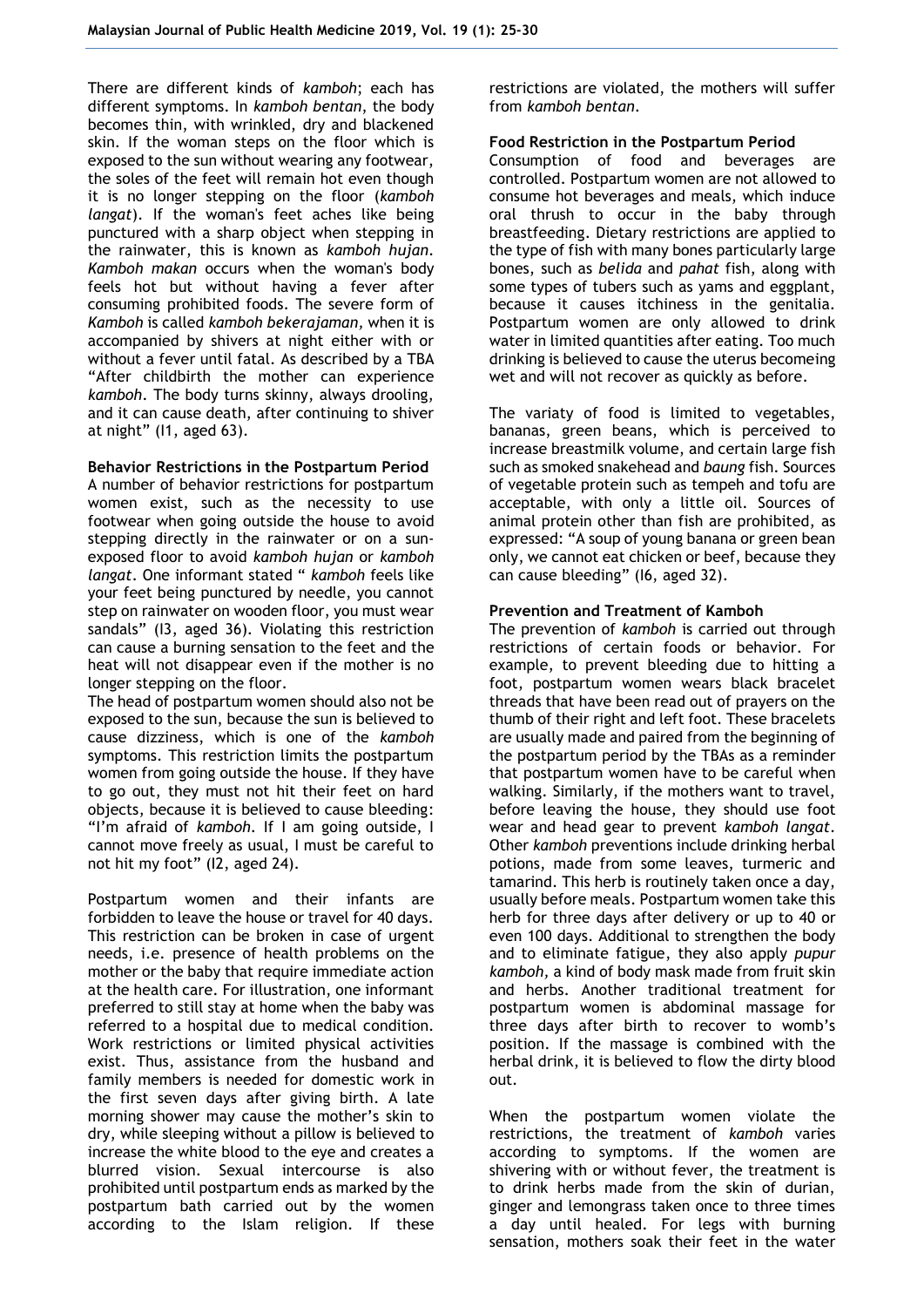with metal objects such as knife that have been exposed to the sun. If the mothers accidentally consume prohibited foods resulting in burning sensations to the body or bleeding, the TBA suggested "eat cat fish, take the bone and wipe it to the head and the body" (I1, aged 63).

Interviews with the midwives indicated that cultural beliefs during postpartum may cause less visits to the health center. If the women have Kamboh, they tend to resort to the TBAs first, before seeing a midwife. Therefore, the midwives proactively conduct home visits for medical examinations, family planning and problems in breastfeeding. These visits are free of charge, but due to limited human resources and time, not all postpartum women were visited. The midwives also emphasized that postpartum women do not need to refrain from eating and to have abdominal massage. Even though postpartum women understood this advice, they chose to adhere to the restrictions, as expressed: "The midwives said that it's okay, there are no food restrictions, they even encourage us to eat nutritional items like sea fish, but we are too afraid" (I7, aged 27). Nevertheless, we found two informants (multipara with higher education and working as teachers) who no longer practice the restrictions and prevention of Kamboh: "No I didn't do food restriction nor abdominal massage. The doctor said it wasn't necessary" (I8, aged 28).

### **DISCUSSION**

The results show that postpartum women from Kutai ethnic tribe in Kutai Kartanegara still hold strong cultural beliefs that affect their behaviour. This result is consistent with other studies. Duration of postpartum for 40 days as well as the restrictions of food and behavior were also found in the Malaysian culture<sup>8</sup>, food restrictions in Thailand culture<sup>9</sup>, and in Chinese, postpartum women are prohibited from consuming cold food or drink and recommended to stay at home.<sup>10</sup> These previous studies showed similarities in terms of avoiding heavy work, prohibition of traveling, the suggestion of sitting at home, as well as a number of food restrictions.

Family members and TBAs are the primary source of information regarding local beliefs and practices. Adherence of postpartum women to these local practices can be seen as an effort to respect senior family members, and to maintain social acceptance. In this way, postpartum women continue receiving support from their families and communities in their role as parents. The study conducted by Kaewsarn<sup>11</sup> in Thailand also showed that in the atmoshere where cultural practices still have a strong influence, postpartum women strive to obey them to avoid conflict.

From a health perspective, several cultural practices can be potentially harmful, i.e. restrictions of food and not traveling for 40 days.

Although this study did not specifically measure food intake of postpartum women, restriction of foods may limit the source of protein and other nutrients that are needed for recovery. Adequate protein intake is necessary for the wound healing of childbirth and breastfeeding. The WHO guidelines for health in the period of postpartum recommends mothers to actually increase the intake of calories up to 10-20% in the daily diet during breastfeeding<sup>12</sup>.

Another cultural practices that may have a negative effect is water intake limitation. An adequate water intake is needed during lactation since breastmilk production requires adequate maternal body water. Regardless of not enough evidence showing that extra fluids for breastfeeding mothers actually increase milk production, sufficient fluid intake is necessary to maintain their health<sup>13</sup>. The European Food Safety Authority has estimated the total water needed in lactating women is about 600 to 700 mL/ $d^{14}$  to compensate for loss of water during milk production**.** The Indonesian Ministry of Health also sets recommendations for lactating women to increase total water intake by 800 mL/day during the first six months exclusively breastfeeding and by 650 mL/day after six months<sup>15</sup>.

Some behavioral precautions such as restriction of physical activity may also have an unfavorable impact on health. According to the WHO guideline, all postpartum women should be encouraged to do light exercises with enough time to rest<sup>12</sup>. Light exercise was associated with the mother's body fitness, postpartum weight retention, and improvement of mother's mental health<sup>16-17</sup>. This restriction is also perceived to induce less postpartum visits to health centers, leading to less interaction with the midwives, and less opportunity to get health messages. The WHO guideline encourages midwives or other health workers to conduct home visits for women who cannot visit the health facilities, to enable them to obtain services and receive information $12$ . This, however, was not practiced regularly in the study area.

Even though tradition is still strongly practiced by the women, few women with higher education no longer perform traditional care. This was consistent with  $Liu^{10}$  who showed that higher education women received postpartum home visit and attended postpartum courses, hence, tend not to practice traditional care". However, attention is still needed in the implementation of traditional postpartum care, because this may constrain the women from accessing postpartum care. Simply ignoring the existence and values of these cultural practices may not result in effective postpartum care as well. Studies have shown that interventions focusing on increasing access and improving quality without respecting local views related to pregnancy and childbirth proved to have less optimal positive impact $18-19$ .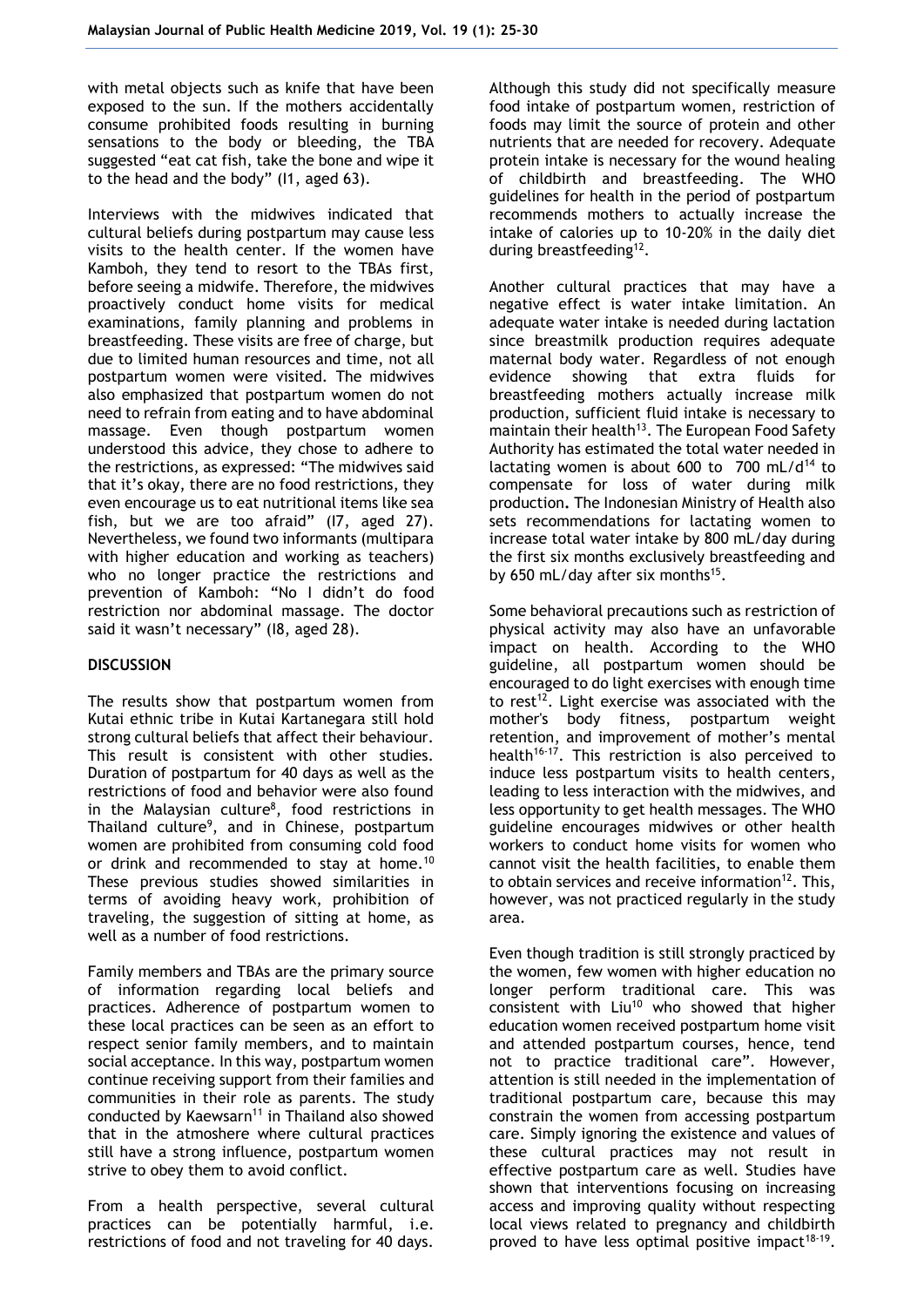Therefore, understanding of the cultural context is critical because the community's perception of the needs and the cause of health problems can be a predictor in determining the behavior in health services' utilization<sup>20</sup>.

The use of ethnography approach in this study enables detailed description on cultures surrounding postpartum care in specific tribal communities such as Kutai. Although cultural practices differ among localities, the messages about the need to improve cultural sensitivity remains for a health program to be successfully implemented. Despite their important roles to support postpartum women, the views of men and grandmothers were confirming the women's views, hence not presented in this paper.

# **CONCLUSIONS**

In conclusion, this study provided a better understanding of the cultural postpartum practices that are strongly believed amongst Kutai women. Understanding these values in a specific ethnic group would promote culturally appropriate care to support postpartum women. Based on our results, we recommend that health promotion programs should be designed by taking into account the cultural sensitivity, focusing on healthy diet and physical activity, with pregnant women, their family members and the TBAs as the main target audiences. This strategy may increase community acceptance toward modern health care interventions to improve women's health in the postparum period. Emphasis on the importance of postpartum care should also be given since early pregnancy.

# **ACKNOWLEDGEMENTS**

We acknowledged the Ministry of Research, Technology and Education for the financial support for this research through the Graduate Program Scholarship. We thanked the study participants, health centers, and a special thanks to Tantim Filial for assisting with data collection. The authors declare that they have no competing interests.

# **REFERENCES**

- 1. Lee, Ji Yeon & Hwang JY. A study on postpartum symptoms and their related factors in Korea. *Taiwanese J Obstet Gynecol* 2015; **54**(4): 355-63.
- 2. Klainin P. & Arthur DG. Postpartum depression in Asian cultures: A literature review. *Int. J. Nurs. Stud* 2009; **46**(10): 1355-73.
- 3. Obermeyer, CM. Pluralism and pragmatism: knowledge and practice of birth in Morocco. *Med Antrophol Q* 2000; **14**(2): 180-201.
- 4. Matsuyama A. & Moji K. Perception of bleeding as a danger sign during pregnancy, delivery and the postpartum period in rural Nepal. *Qual Health Res* 2008; **18**(2)**:** 196-208.
- 5. Permana M, Friskarini K, Litaay SC. Maternal and Child Health Ethnographic Series: Ethnic Alifuru Seram, Maluku, Centre for Health Policy and Community Empowerment, National Institute of Health Research and Development, Indonesia: Ministry of Health; 2012. 100p.
- 6. Inhorn, MC. Arab American, Africa American, and infertility: barrier to reproduction and medical care. *Fertil Steril* 2016; **85**(4): 844-52.
- 7. Health District Office of Kutai Kertanegara. Health Profil Report of Kutai Kertanegara Kutai Kartanegara District Health Office 2016.
- 8. Fadzil F, Shamsuddin K, Wan Puteh SE. Traditional postpartum practices among Malaysian mothers: a review. *J Altern Complement Med* 2015; **22**(7): 503-8.
- 9. Thurakal S, Lunderberg P, Chaladthanyagid K, et al. Traditional postpartum practices and food consumption among women in rural Thailand. *Journal of Public Health* 2007; **37**: 178-190.
- 10. Liu N, Mao L, Sun X, et al. Postpartum practices of puerperal women and their influencing factors in three regions of Hubei, China. *BMC Public Health* 2006; 6:274-281.
- 11. Kaewsarn, P., Moyle, W., Creedy, D. Traditional postpartum practices among Thai women. *J Adv Nurs* 2003; **41**(4): 358–366.
- 12. World Health Organisation. Guidelines on postnatal care for mothers and newborns: Geneva: World Health Organisation. 2013. 72p. Available from http://www.who.int/maternal\_child\_ad olescent/documents/postnatal-carerecommendations (accessed 21 Feb 2017).
- 13. [Ndikom CM](https://www.ncbi.nlm.nih.gov/pubmed/?term=Ndikom%20CM%5BAuthor%5D&cauthor=true&cauthor_uid=24916640)<sup>1</sup>, [Fawole B,](https://www.ncbi.nlm.nih.gov/pubmed/?term=Fawole%20B%5BAuthor%5D&cauthor=true&cauthor_uid=24916640) [Ilesanmi RE.](https://www.ncbi.nlm.nih.gov/pubmed/?term=Ilesanmi%20RE%5BAuthor%5D&cauthor=true&cauthor_uid=24916640) Extra fluids for breastfeeding mothers for increasing milk production. *Cochrane Database Syst Rev* 2014; **11**(6): CD008758
- 14. EFSA Panel on Dietetic Products, Nutrition, and Allergies (NDA). Scientific